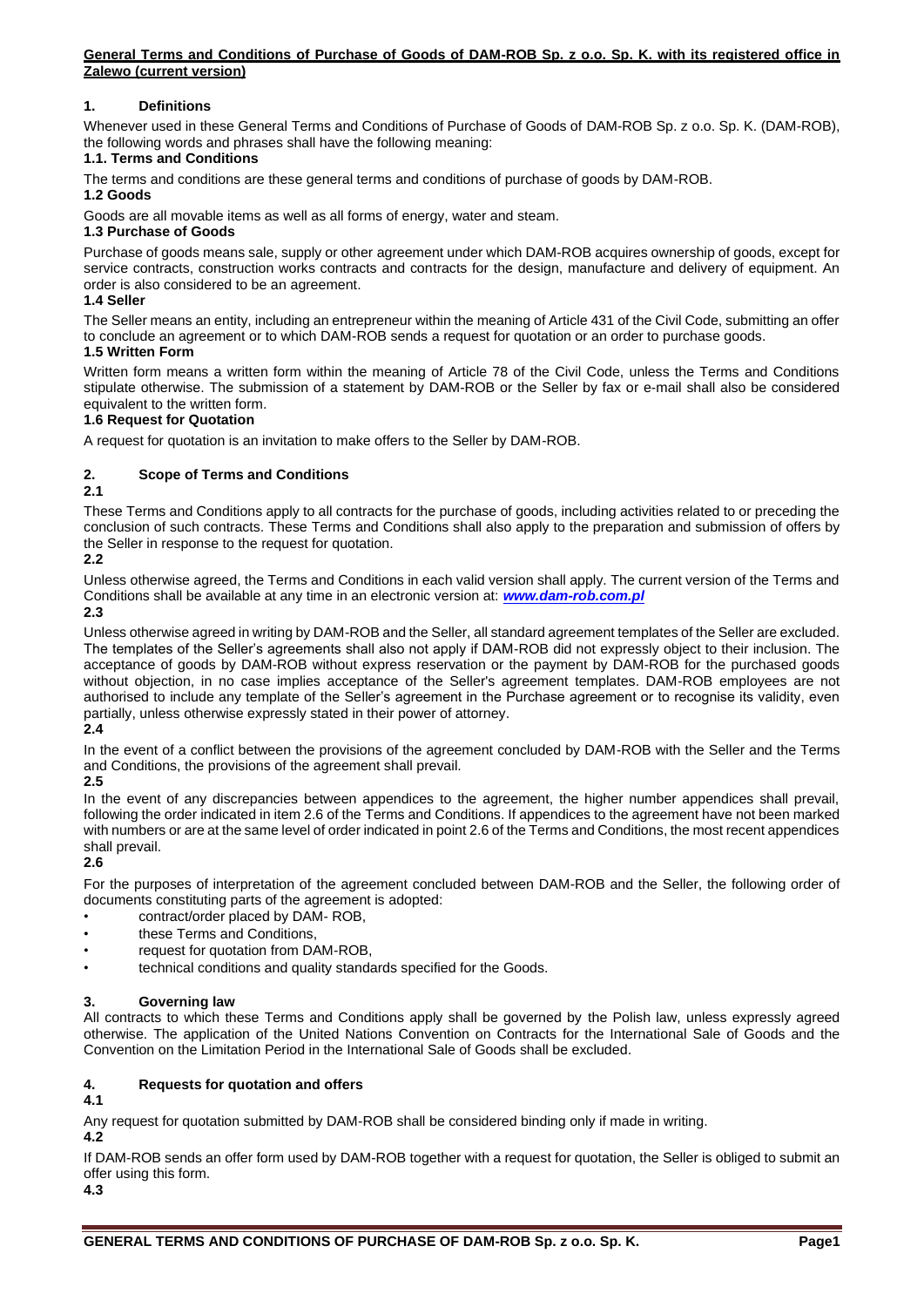Offers must be drawn up in Polish. It is allowed to submit an offer in another language after obtaining DAM-ROB approval. An offer must be complete and contain all information necessary to assess whether the goods offered by the Seller meet the requirements indicated in the request for quotation. In the case of offers submitted using offer forms applied by DAM-ROB, the Seller is obliged to include in the offer all information required by DAM-ROB. Submitting an offer by the Seller means reading and accepting these Terms and Conditions.

### **4.4**

If, in the request for quotation, DAM-ROB specifies precisely the requirements to be met by the Goods, the Seller is obliged to indicate any discrepancies between the requirements specified in the request for quotation of DAM-ROB and the content of the offer submitted by it and the reasons for its withdrawal from the requirements or conditions indicated by DAM-ROB. A list of these discrepancies shall be attached to the offer submitted by the Seller.

## **4.5**

Replies to requests for quotation as well as offers and appendices to these answers or offers submitted by the Seller are free of charge for DAM-ROB. DAM-ROB may at any time demand that the Seller submit additional information or documents regarding the Goods offered, free of charge.

## **4.6**

Currency and price must be clearly stated in an offer. All prices are net prices, excluding the value of the tax on goods and services in accordance with applicable laws, unless expressly stipulated otherwise. Unless otherwise specified, prices indicated in an offer shall also include the costs of loading, transport, shipping, packaging, insurance, unloading until the Goods are released to DAM-ROB at the DAM-ROB premises or the place of delivery indicated by DAM-ROB in the request for quotation, as well as the necessary documentation.

# **4.7**

Offers must be sent to the address indicated in the request for quotation.

## **4.8**

Requests for quotation submitted by DAM-ROB shall cease if the Seller fails to submit an offer within two weeks from the date of delivery of the request for quotation, unless a different deadline is specified in the request for quotation. If DAM-ROB does not submit a statement on accepting the Seller's offer in the form of an order, the offer shall be deemed not to have been accepted.

## **5. Specific obligations of the Seller in connection with the preparation of an offer**

## **5.1**

The Seller is obliged to check immediately after receiving from DAM-ROB the completeness and consistency of the documents submitted to it by DAM-ROB in connection with a request for quotation. The Seller shall notify DAM-ROB in writing of any missing documents and information, but not later than 3 working days from the receipt of a request for quotation.

## **5.2**

The Seller is obliged to prepare an offer, based on the applicable provisions of law, which will include all deliveries and services necessary for proper performance of the agreement in a correct manner, in accordance with the rules of art and the best available technology, ensuring the highest possible quality and safety standards and obtaining by DAM-ROB the intended economic effect.

## **5.3**

Unless otherwise agreed, DAM-ROB allows for variant or alternative offers that deviate from the conditions indicated in a request for quotation. However, where a variant or alternative offer is submitted, this must be clearly stated.

# **5.3.1**

Variant or alternative offers submitted by the Seller must be clearly and unambiguously marked as deviating from the conditions specified in a request. By submitting a variant or alternative offer, the Seller is obliged to maintain the structure and layout (including numbering of individual points) provided for an offer in a request for quotation. If, due to the content of a variant or alternative offer, it is not possible to maintain the structure and layout provided for in a request for quotation, the Seller is obliged to clearly indicate any differences in this scope in the offer submitted by it.

## **5.3.2**

The submission of a variant or alternative offer by the Seller shall be considered as the Seller's assurance that the variant or alternative offer submitted by the Seller is completely equivalent in legal, technical and timely terms to the offer submitted in accordance with the content of a request for quotation of DAM-ROB.

**5.3.3**

If any changes are made to the DAM-ROB documentation made available to the Seller, the Seller shall ensure that DAM-ROB representatives participate in all works related to the change of this documentation. The Seller shall bear all costs related to the participation of the persons indicated above in works related to the change of documentation.

## **6. Conclusion of agreement**

## **6.1**

The agreement/order for the purchase of goods is concluded in writing.

## **6.2**

The Goods Purchase Agreement shall be concluded when DAM-ROB delivers the agreement/order for the purchase of goods to the Seller. After its delivery/receipt, the Seller is obliged to immediately accept the agreement/order in writing. Failure to accept the content and terms of the agreement/order within 3 working days from the date of delivery means that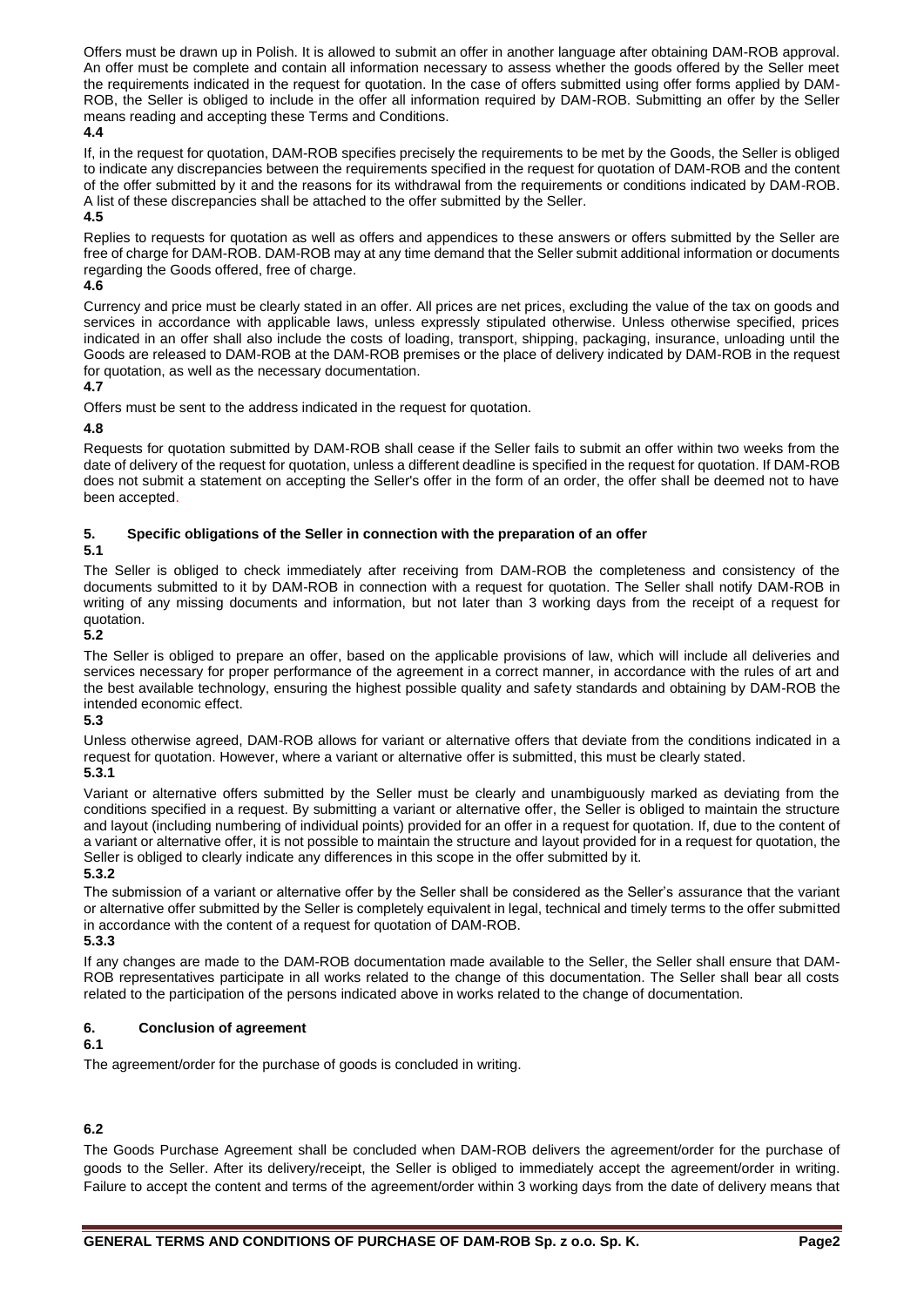the Seller accepts and confirms the terms of the agreement/order. Delivery and acceptance of the order/agreement may also take place by fax or e-mail.

## **7. Invoices; payment terms**

## **7.1**

The Seller sends invoices for the purchase of goods to the address indicated in the DAM-ROB order. An invoice must include tax identification number (NIP) or other corresponding Seller's identification number, order number and date, additional information regarding DAM-ROB, agreed by DAM-ROB and the Seller (e.g. place of unloading, number and date of the consignment note, quantity and identification numbers of the Goods together with an index or project number) as well as the price of the Goods specified in the agreement, with a separate VAT amount.

**7.2**

Unless otherwise agreed, the payment term shall be 60 days from the date of invoice. The basis for issuing an invoice is the delivery of goods in accordance with the agreement. If an invoice has been issued incorrectly, the Seller shall issue to DAM-ROB, upon request, an appropriate corrective VAT invoice or a corrective note. In the case of receipt and acceptance of early deliveries, the payment deadline shall apply according to the agreed delivery date of the Goods. **7.3**

If the parties have agreed on a payment schedule, DAM-ROB shall make payments in accordance with that schedule. If prepayment is agreed, the prepayment by DAM-ROB may be subject to the submission of an indefinite, irrevocable, unconditional and payable on first demand bank guarantee in the amount of the agreed prepayment plus VAT. The guarantee is returned when the final settlement for the performance of the contract for the delivery of goods is made. **7.4**

In the event of improper performance of the agreement by the Seller, DAM-ROB shall be entitled to withhold payment or its relevant part until proper performance of the agreement.

## **7.5**

The agreed purchase price of the Goods shall be paid to the bank account. The Seller is obliged to provide the bank name and bank account number in a separate letter prior to the commencement of deliveries. The Seller is obliged to inform about each change of bank or account number immediately, but not later than within 3 working days. Letters concerning changes in the bank account number or the Bank should include signatures of persons authorised to represent the Seller and information concerning a contact person. The Seller shall provide the information listed in the preceding sentences by fax and registered mail. Failure to provide information by the Seller shall release DAM-ROB from liability for the correctness of bank transfers made to the bank account indicated on the invoice.

## **8. Compliance with the law**

While performing the Goods Purchase Agreement, the Seller is obliged to comply with the provisions of law and orders of competent authorities. This obligation shall apply in particular to the design, construction or manufacture, transport and assembly of the Goods so that they meet all safety requirements, quality standards and do not violate health and safety regulations, environmental protection or third-party rights. The Seller shall be fully liable for any penalties and personal and property damage caused by violation of these provisions and standards.

## **9. Obligation to cooperate; performance of the agreement**

### **9.1**

The Seller is obliged to immediately and on an ongoing basis inform DAM-ROB about all important issues concerning the purchase of the Goods and to ensure the participation of its duly authorised representative in all talks concerning the performance of the Goods Purchase Agreement.

## **9.2**

In connection with the performance of the Goods Purchase Agreement, the Seller is obliged to take into account and respect all DAM-ROB rights, as well as regulations and orders in force at the DAM-ROB plant. In particular, it is obliged to give appropriate guidance to all persons acting on its behalf in the performance of the agreement in order to secure proper performance of the Goods Purchase Agreement.

**9.3**

The Seller is obliged to organise all procedures related to the performance of the Goods Purchase Agreement so that they do not cause any difficulties in day-to-day operations of DAM-ROB.

## **9.4**

DAM-ROB reserves the right to object to entrusting a given person with the duties specified in item 9.1 of these Terms and Conditions or to dismiss a person concerned from this function.

## **9.5**

In the case of changing the deadlines for the completion of individual stages of the performance of the Goods Purchase Agreement or the deadline for its completion, the parties shall agree on new deadlines for the performance of obligations resulting from the agreement; this does not violate DAM-ROB's right to demand compensation for damage as a result of the Seller's failure to meet deadlines.

## **10. Liaison with DAM-ROB**

**10.1**

DAM-ROB has the right to continuously supervise the manner of performing the Goods Purchase Agreement.

## **11. Difficulties and obstacles**

**11.1**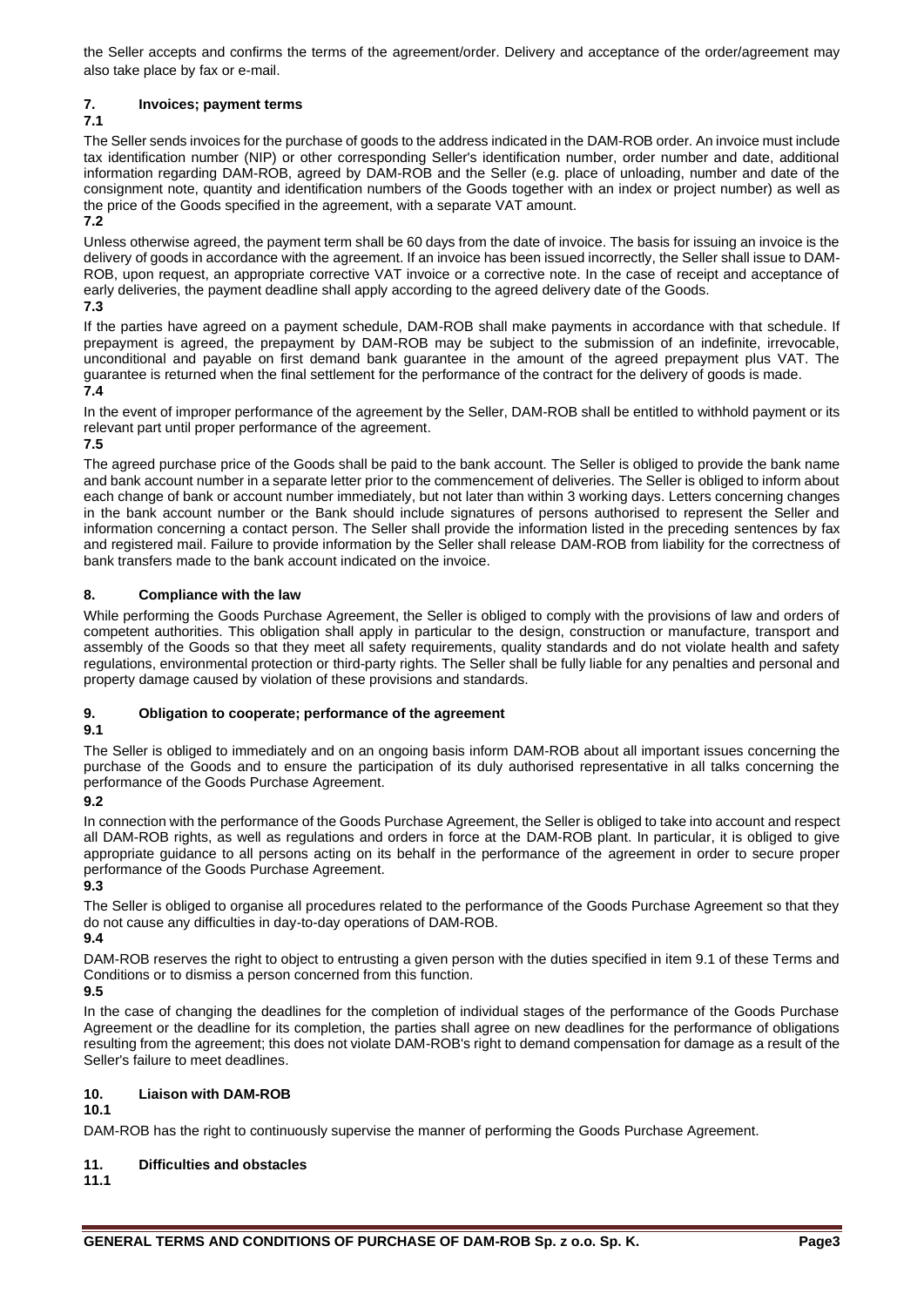The Seller shall immediately notify DAM-ROB Purchasing Department in writing of any difficulties or obstacles to the proper performance of the Goods Purchase Agreement. Failure to report obstacles or difficulties deprives the Seller of any claims resulting from these obstacles or difficulties.

## **12. Assignment of receivables**

**12.1**

The Seller may not, without the prior written consent of DAM-ROB transfer to a third party the receivables it is entitled to against DAM-ROB under the Goods Purchase Agreement or authorise third parties to assert such claims.

## **13. Suspending the performance of mutual benefit. Set-off**

## **13.1**

Any limitation of DAM-ROB's right to refrain from the performance of mutual benefit for the Seller or any limitation of DAM-ROB's ability to set off mutual claims shall be ineffective against DAM-ROB. **13.2**

The Seller hereby authorises DAM-ROB to make deductions, including contractual deductions, of all receivables due to DAM-ROB from the Seller against all receivables due to the Seller from DAM-ROB.

## **14. Unfair competition. Responsibility of collective bodies.**

**14.1**

The Seller is obliged to ensure that its employees or other persons acting on its behalf under other legal relationships do not commit to the detriment of DAM-ROB the acts specified in Chapter 2 of the Act of 16 April 1993 on Combating Unfair Competition (Journal of Laws "Dz.U." of 2003, No. 153, item 1503, as amended).

## **14.2**

In connection with the performance of the Goods Purchase Agreement, the Seller is obliged to comply with the following rules:

• must not violate the provisions of applicable law through its behaviour (action, abolition or omission). This prohibition also applies to employees, representatives of the Seller and other persons acting on its behalf or for its benefit and refers in particular to behaviours that may lead to committing offences specified in Article 16 of the Act of 28 October 2002 on the liability of collective entities for acts prohibited under threat of punishment (Journal of Laws "Dz.U." of 2002, No. 197, item 1661, as amended). This prohibition applies in particular, but not exclusively, to such prohibited acts as: abuse of trust, capital fraud, obstruction of claims, money laundering, maintenance of unreliable documentation, bribery and paid protection, fraud, falsification of documents, false statements, use of false statements, computer sabotage, fiscal offences against tax obligations and settlements on account of subsidies or grants, fiscal offences against customs duties and rules of foreign trade in goods and services, export of hazardous waste against binding regulations, breach of trade secret, product reproduction, falsification of value marks;

is obliged to take all possible measures to protect the reputation of DAM-ROB and to avoid any acts or omissions that could lead to a breach of reputation of DAM-ROB;

• is obliged to act within the tasks entrusted to it (and powers of attorney and other authorisations granted). Any deviation from the scope of tasks entrusted (or powers of attorney or other authorisations granted) is possible only with the prior written consent of DAM-ROB;

is obliged to inform the Management Board of DAM-ROB directly or a person appointed in writing by the Management Board of DAM-ROB of any fact known to it, if DAM-ROB's interests may be affected or threatened in any way. This applies in particular to information on any prohibited acts that may be committed in connection with the performance of the duties entrusted by DAM-ROB.

## **14.3**

The Seller is obliged to return at any request of DAM-ROB any letters and documents which certify or confirm its authorisation or authorisation of other persons to act on behalf of DAM-ROB. The request for return of a document means revocation of a given authorisation, unless otherwise stipulated in the request. Return of a document shall take place at the latest on completion of the activities referred to therein, unless the original of the document has been submitted to the competent administrative authority or the court. In this case, official proof must be furnished that the original of the document in question has been submitted.

## **14.4**

Further powers of attorney may be granted by the Seller only if authorised in the power of attorney. Please inform DAM-ROB in writing about granting a further power of attorney.

## **14.5**

The parties mutually and expressly agree that any breach of the above-mentioned rules and obligations may be treated as the basis for the Seller's liability towards DAM-ROB. The Seller is aware that a breach of these rules may constitute the basis for terminating the agreement between the Seller and DAM-ROB (or other legal relationship).

DAM-ROB reserves the right to claim damages on general terms due to violations of the rules or obligations specified herein.

## **15. Copyright and industrial property rights; confidentiality; advertising**

# **15.1**

DAM-ROB shall have all rights, including intellectual property rights, with respect to all drawings, sketches, calculations and other documents as well as models and templates provided to Seller in connection with the conclusion of the agreement. The subject matter of these rights may not be disclosed to third parties without the prior written consent of DAM-ROB. The Seller may use them only for the purpose of performing the agreement concluded with DAM-ROB, and after its execution they should be immediately returned to DAM-ROB without a separate request from DAM-ROB.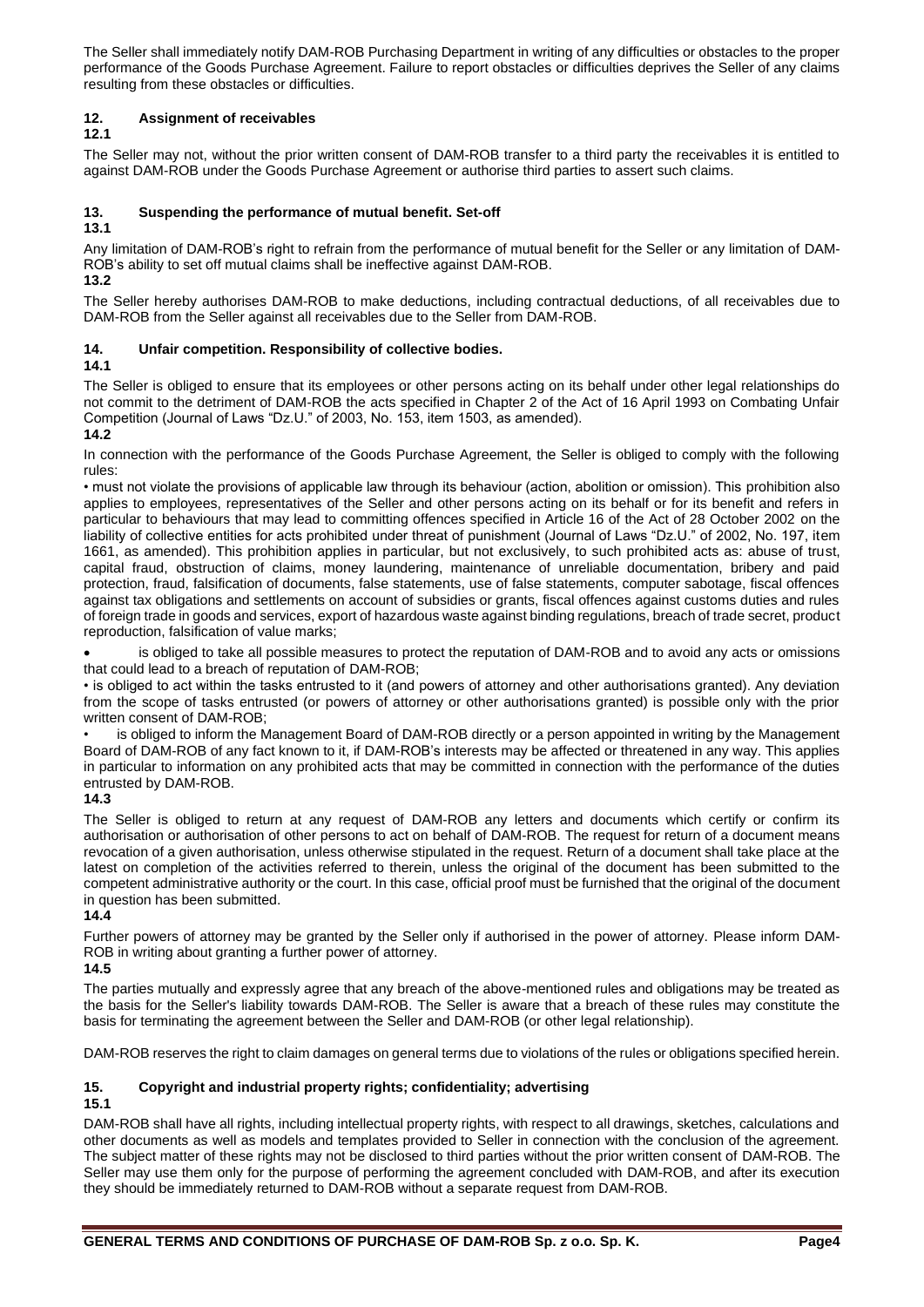## **15.2**

Commercial marks and trademarks as well as part numbers of DAM-ROB shall be affixed to the Goods if this results from documents provided by DAM-ROB in connection with the performance of the agreement or if DAM-ROB gives the Seller such instruction. Goods marked in this way may only be handed over to DAM-ROB. If the Goods bearing the commercial mark or trademark or part number of DAM-ROB are reasonably returned, the Seller shall take all measures to ensure that the Goods cannot be used, unless DAM-ROB gives the Seller another instruction in this respect.

## **15.3**

The Seller is obliged to treat all information, documents and other items provided to the Seller by DAM-ROB in connection with the preparation of the offer, conclusion and performance of the agreement as DAM-ROB trade secret within the meaning of Article 11(4) of the Act of 16 April 1993 on Combating Unfair Competition (Journal of Laws "Dz.U." of 2003, No. 153, item 211, as amended). The confidentiality obligation also exists after the performance of the agreement by the Seller, provided that the information, documents or other objects covered by DAM-ROB trade secret DAM-ROB were not generally available or known.

## **15.4**

The Seller is also obliged to keep secret the fact of concluding the agreement with DAM-ROB, unless the mandatory provisions of law require its disclosure to persons legally authorised to obtain such information. The Seller may provide information about cooperation with DAM-ROB for advertising purposes only after obtaining the prior written consent of DAM-ROB. Such consent is granted by DAM-ROB only for the purposes of specific advertising activity described by the Seller in a request addressed to DAM-ROB.

#### **15.5**

Pursuant to Article 11(4) of the Act of 30 June 2000 Industrial Property Law, the parties agree that the right to obtain a patent on an invention or a utility model protection right, as well as the right to register an industrial design in respect of inventions and designs created in connection with or on the occasion of the performance of the Goods Purchase Agreement shall be vested exclusively in DAM-ROB. The Seller is obliged to include relevant provisions in this scope in agreements concluded with employees or other persons used by the Seller in the performance of the Goods Purchase Agreement.

## **15.6**

The Seller shall provide DAM-ROB with complete documentation related to the designs and inventions referred to in item 15.5 hereof.

## **15.7**

If, in the performance of the Goods Purchase Agreement, the Seller uses objects or programmes protected under copyright or industrial property rights, vested in third parties, the Seller is obliged to make every effort to prevent the violation of these rights. The Seller shall be fully liable for claims for damages or other claims raised by authorised third parties in connection with the violation of their rights.

#### **15.8**

The Seller's breach of clauses 15.1-15.8 hereof shall be considered a material breach of the agreement concluded between the Seller and DAM-ROB, which is the reason for immediate termination thereof by DAM-ROB. **15.9**

If, as a result of the Seller's breach of the rights of third parties indicated in item 15.8 of these Terms and Conditions, the entitled third party requests DAM-ROB to stop using the Goods, the Seller is obliged to remove this breach and its consequences at its own expense and to return to DAM-ROB the remuneration received for the purchase of the Goods plus penalty interest of 10% per annum. The above does not exclude the possibility for DAM-ROB to claim further compensation as well as to make other claims in order to remove or reduce damage caused by the Seller's breach of third-party rights. **15.10**

Any means of production produced by the Seller based on data or documents provided by DAM-ROB, such as swages, templates, dies, models, patterns, tools, moulds, welding templates, programs, etc., may only be used by the Seller for the performance of orders placed by DAM-ROB. The Seller shall not use these means of production for its own purposes or offer or make available to third parties.

#### **15.11**

Any technical documentation (drawings, plans, calculations, spare parts lists, programs, etc.) which is or may be required in particular for the purposes of assembly, operation, use, repair, manufacture or purchase of spare parts, as well as obtaining permits required by law, shall be handed over to DAM-ROB by the Seller in due time in the number of copies requested by DAM-ROB in due course. However, such documentation may not be provided later than within the time limit agreed in the contract.

## **16. Other obligations of the Seller**

#### **16.1**

The Seller is obliged to inspect the quality of the Goods before they are delivered to DAM-ROB. In particular, the Seller is obliged to check whether the Goods display the agreed properties and whether they are suitable for the use indicated in the contract or for the use customarily accepted for such Goods. The scope and content of the quality control conducted by the Seller may be determined in the agreement concluded by the parties. The Seller is obliged to carry out quality control according to the type and significance of the Goods and the best available knowledge in the scope of technical properties of the Goods.

## **16.2**

The Seller should use and appropriately update the quality assurance system corresponding to the latest state of the art, appropriate due to the type and properties of the Goods supplied by the Seller. **16.3**

The Seller's breach of the obligations set out in points 16.1 - 16.3 results in recognition that the Goods from a given batch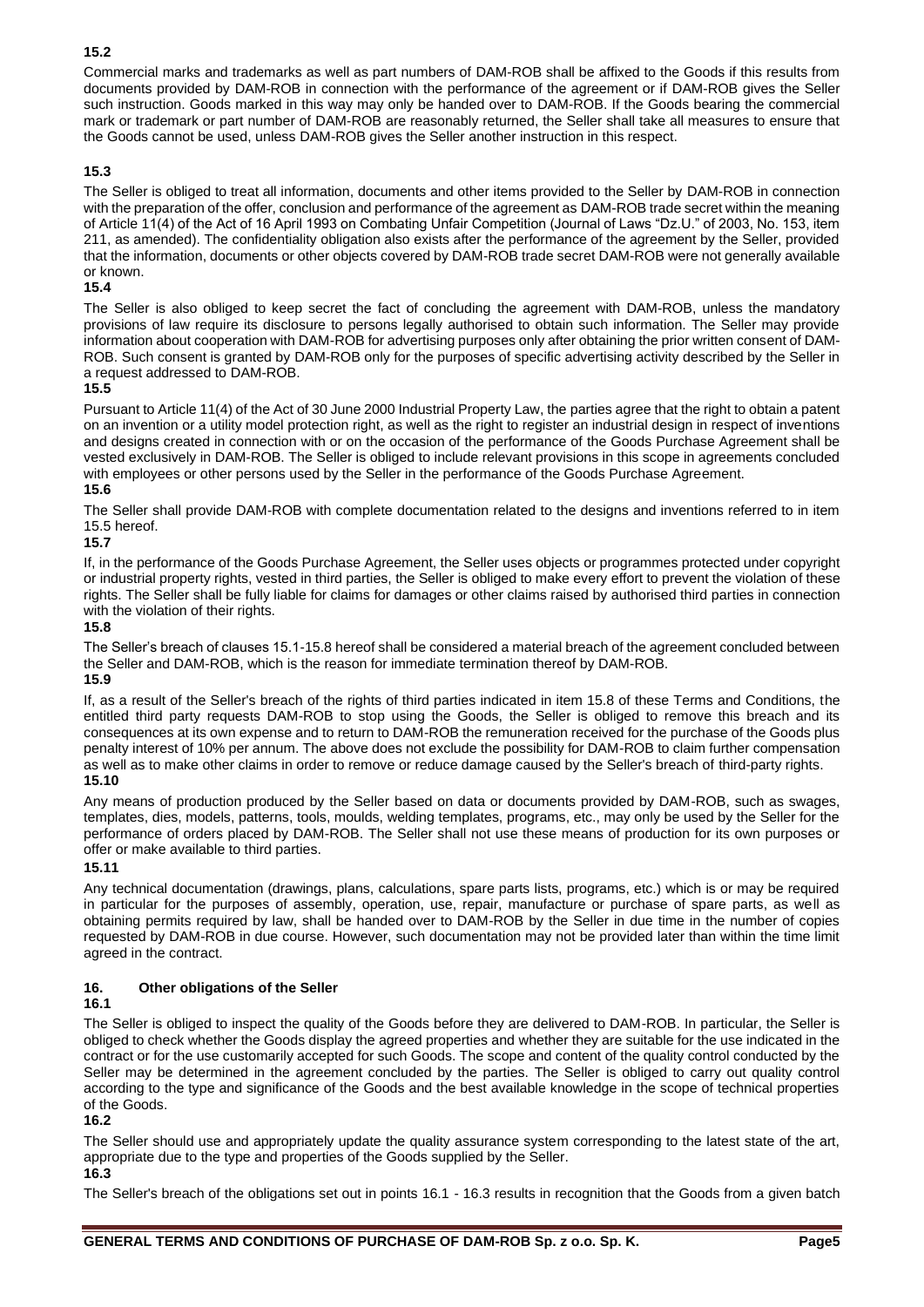contained hidden defects, which the Seller hereby confirms.

## **17. Verification by DAM-ROB**

## **17.1**

DAM-ROB is obliged to carry out a preliminary inspection including only verification of compliance of the delivered Goods with the order, visible deficiencies and defects, transport damage and quantity control. Any defects or quantitative deficiencies detected by DAM-ROB during the initial inspection shall be reported to the Seller immediately after their disclosure. The deadline for removing the defect will be agreed with DAM-ROB. **17.2**

In the remaining scope, the Goods shall be verified by DAM-ROB during checks accompanying the production process and during final inspections. Defects identified in this way shall be reported to the Seller immediately upon their discovery by DAM-ROB.

## **18. Production of Goods; notification of changes**

## **18.1**

If during the performance of the agreement it turns out that for technical or other reasons deviations from the previously agreed properties of the Goods are necessary, each party shall notify the other party of this fact in writing.

## **18.2**

If the change affects the previously agreed purchase price of the Goods, the parties undertake to agree on a new price. **18.3**

If, due to the occurrence of a change in the manner of performance of the agreement, it is impossible or significantly hindered to meet the previously agreed date of delivery of the Goods by the Seller, the parties shall agree on a new date of delivery of the Goods.

**18.4**

Any changes in the manner of performing the Goods may be made only after receiving a written change of the order. This does not apply to works the necessity of which results from the need to protect human life or health or to avoid significant damage to the property of DAM-ROB or third parties.

## **19. Tools**

DAM-ROB may provide the Seller with the tools necessary to manufacture the Goods. These tools remain the property of DAM-ROB and the remuneration for making them available is included in the price agreed by the parties. The Seller is obliged to use these tools only for the purposes of performing the agreement concluded with DAM-ROB. The Seller is obliged to conclude an insurance agreement for the tools provided to it against fire, flood and theft and to transfer to DAM-ROB any claims due to the Seller under these insurance agreements. Moreover, the Seller is obliged to perform, at its own expense, any repairs of the tools handed over to it. The Seller shall immediately inform DAM-ROB about any damage to tools.

## **20. Performance**

## **20.1**

Delivery of the Goods by the Seller shall be deemed by the parties as ensuring to the Seller that the Goods have the characteristics specified in the agreement and that there are no defects in the Goods.

# **20.2**

The Seller is obliged to deliver the Goods free from defects, in accordance with the agreement, together with complete documentation in Polish (such as: warranty cards, service manuals, safety data sheets, declarations of conformity, certificates, etc.) unless otherwise stipulated in the agreement itself. Goods subject to the agreement should contain all parts and elements necessary for their proper, correct and fault-free operation, even if they are not directly indicated in the request for quotation or the order.

**20.3**

If the condition for operation or construction of the Goods is obtaining a permit for their use or other official certificate or document of acceptance for use of the Goods, the Seller shall obtain such decisions, certificates or documents and submit them to DAM-ROB at the latest on the day of delivery of the Goods.

**20.4**

The delivery by the Seller of Goods which are not free from defects is not considered to be the performance of obligation. The delivery of Goods which are not free from defects shall be understood as cases when the Seller delivers Goods other than those specified in the agreement, Goods in an improper quantity, defective Goods or Goods without the required documentation.

## **20.5**

DAM-ROB is not obliged to accept Goods which are not free from defects. Without prejudice to DAM-ROB's statutory or contractual rights, DAM-ROB reserves the right to accept Goods which are not free from defects.

## **21. Transfer of risk**

## **21.1**

Unless otherwise agreed, loading, shipping, transport of goods ordered by DAM-ROB is at the Seller's risk. The Seller is obliged to conclude an insurance contract in transport.

## **21.2**

Unless otherwise agreed, the delivered Goods shall be packed according to commercial custom and according to the characteristics of the packaged item. The Seller is responsible for any defects resulting from defective packaging. The Seller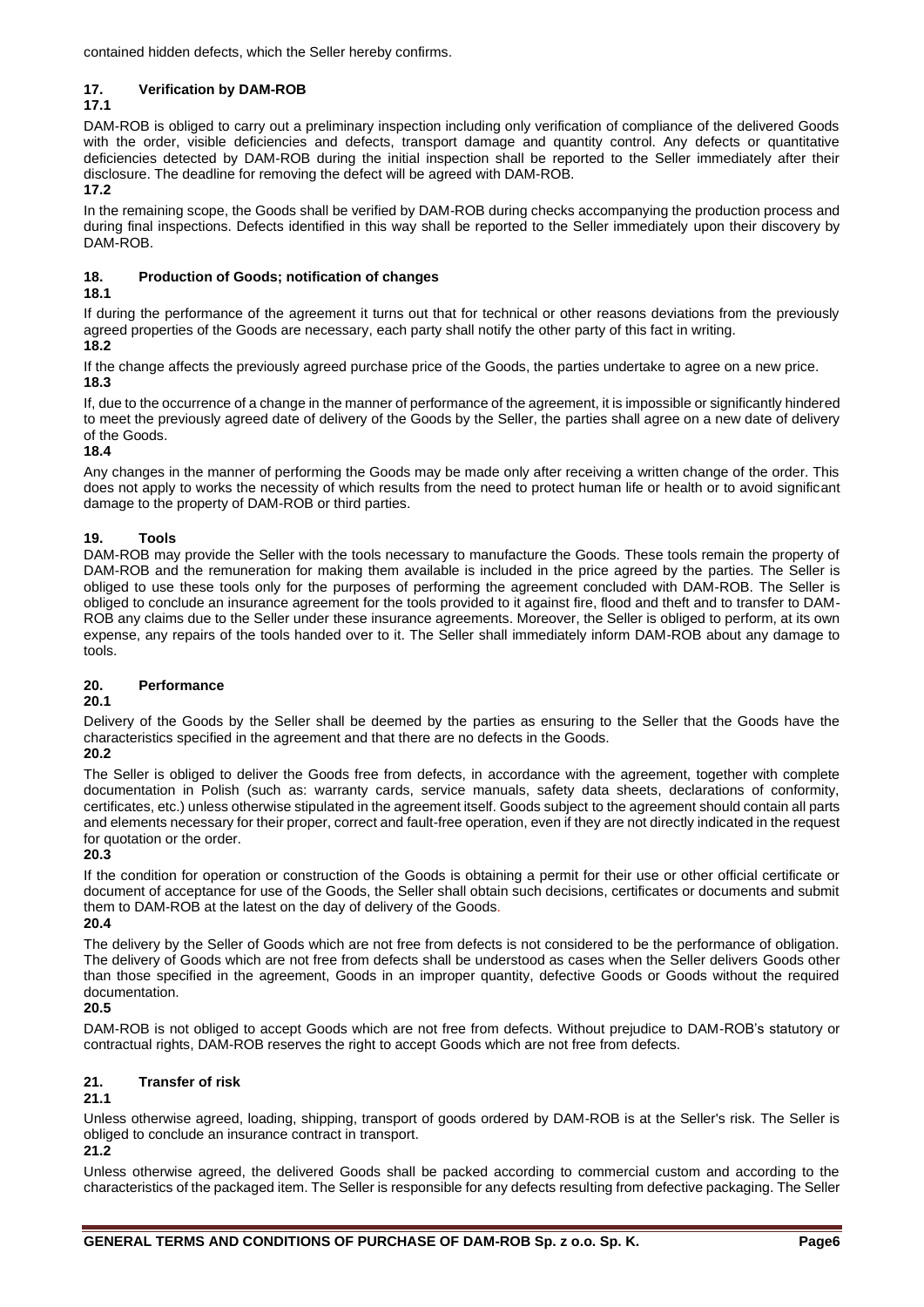undertakes to collect all packaging materials. **21.3**

Acceptance of the Goods shall be confirmed on the proof of delivery of the Goods issued by the Seller. The confirmation is made by a person authorised to act on behalf of DAM-ROB. The delivery note should include the following data:

- order No.
- quantity and order units
- detailed description of the Goods
- place of delivery (DAM-ROB) and place of unloading

## **22. Deadlines; delay**

# **22.1**

The date of delivery of the Goods shall be binding on the Seller.

## **22.2**

The Seller is obliged to immediately inform DAM-ROB Purchasing Department in writing about the intention to deliver the Goods earlier as well as about the delay in the delivery of the Goods. DAM-ROB may refuse to accept the Goods before the agreed delivery date. In the event of refusal, the Seller shall bear all costs and risks related to the storage of the Goods until the agreed date of delivery of the Goods.

**22.3**

If the Seller delays the delivery of the Goods, the Seller shall pay DAM-ROB a contractual penalty of 0.5% of the net value (excluding the value added tax) of the order for each day of delay. The penalty can not be higher than 25% of the order.

## **22.4**

If, as a result of force majeure, DAM-ROB cannot collect the Goods in the agreed place, the Seller shall not be entitled to any compensation claims against DAM-ROB for delay in the acceptance of the Goods. In such a case, the Seller may not demand from DAM-ROB the performance of mutual obligation under the agreement either. Force majeure within the meaning of these Terms and Conditions shall mean any unforeseen, unavoidable and serious events such as natural disasters, war, riots, unrest, strikes, administrative and other measures. As far as possible, DAM-ROB shall notify the Seller of the expected duration of the obstacles caused by force majeure. For the duration of these obstacles, the Seller is obliged to properly store the Goods at its own cost and risk.

## **22.5**

DAM-ROB is exempted from the obligation to collect the ordered Goods in whole or in part and authorised in this respect to withdraw from the agreement within two months from the date of cessation of force majeure, provided that these Goods, due to a delay caused by force majeure within the meaning of point 22.4 of these Terms and Conditions, became unsuitable for DAM-ROB, taking into account economic reasons.

## **23. Seller's liability for defects in Goods**

## **23.1**

The Seller shall be liable for defects in Goods in accordance with the applicable provisions of law, including in particular the provisions regulating the warranty for defects of an item sold.

**23.2**

Unless otherwise agreed, warranty rights shall expire 24 months after delivery to DAM-ROB.

## **23.3**

If the Seller delivers defective Goods, DAM-ROB should enable the Seller to remove defects or redeliver defect-free Goods within the time limit set by DAM-ROB, unless redelivery would be irrelevant. If the Seller cannot fulfil the request submitted by DAM-ROB within the time limit set by DAM-ROB, DAM-ROB may withdraw from the agreement and return the Goods at the Seller's risk and expense. The related costs shall be borne by the Seller. DAM-ROB is entitled to deduct (also to offset) costs related to the performance of the above-mentioned repairs from receivables due to the Seller towards DAM-ROB.

## **23.4**

If the Seller redelivers defective Goods, DAM-ROB is entitled to withdraw from the agreement without setting a new deadline for the Seller to deliver Goods free from defects. The related costs shall be borne by the Seller. DAM-ROB is entitled to deduct (also to offset) costs related to the performance of the above-mentioned repairs from receivables due to the Seller towards DAM-ROB.

## **23.5**

If, despite the ineffective expiry of the deadline set by DAM-ROB to the Seller in accordance with point 23.3 of these Terms and Conditions, DAM-ROB does not withdraw from the agreement, DAM-ROB may itself remove the defects in Goods or have them removed by a third party.

The related costs shall be borne by the Seller. DAM-ROB is entitled to deduct (also to offset) costs related to the performance of the above-mentioned repairs from receivables due to the Seller towards DAM-ROB.

## **23.6**

If defects in Goods delivered by the Seller may cause or constitute a direct threat to human life or health or may cause significant property damage, DAM-ROB is entitled on its own or with the assistance of a third party to immediately remove defects in Goods at the expense and risk of the Seller. DAM-ROB shall immediately inform the Seller about the identified defect and, if possible, shall ensure the Seller's participation in the removal of these defects in Goods.

## **23.7**

For defective delivery, DAM-ROB is entitled to a claim for reduction of the price of defective Goods as well as a claim for remedying the damage. If the delivery of defective Goods results in the suspension of DAM-ROB production, DAM-ROB may claim liquidated damages for each instance of production suspension, in accordance with section 22.3. The Seller is also obliged to exempt DAM-ROB from all claims for compensation due to defective delivery of the Goods reported by third parties and to repair the resulting consequential damages.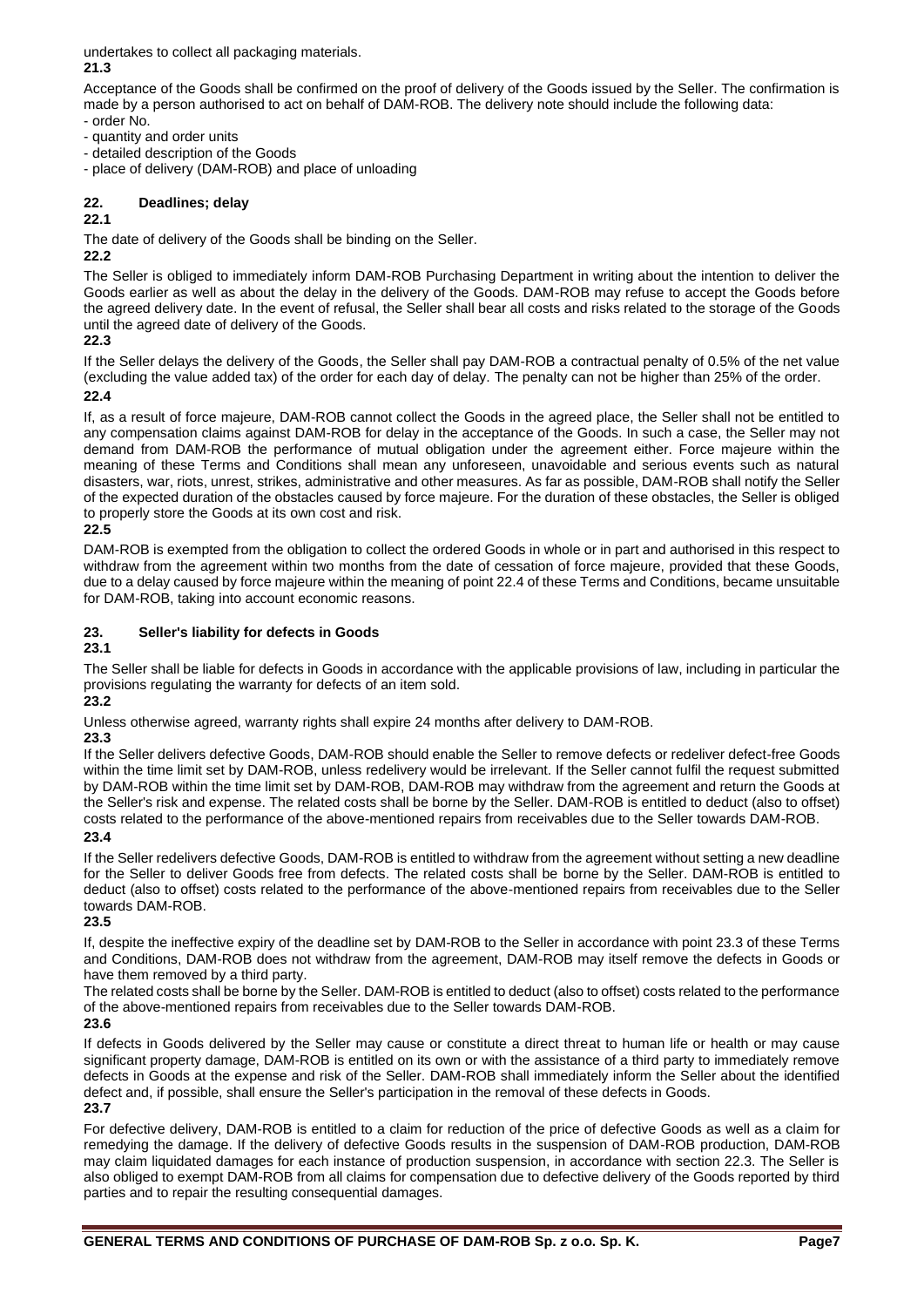## **24. Liability / Civil liability insurance**

## **24.1**

Unless otherwise agreed, the Seller is obliged to cover damages incurred by DAM-ROB directly or indirectly as a result of defects in Goods, breach by the Seller of the administrative provisions concerning safety or for any other reasons attributable to the Seller, even if it cannot be attributed to the Seller's fault.

## **24.2**

Unless agreed otherwise, the Seller undertakes to conclude a civil liability insurance agreement in the scope of its own business activity, damage caused by a hazardous product and environmental damage. The above insurance agreement should be maintained throughout the entire term of the agreement between DAM-ROB and the Seller. DAM-ROB may request the submission of an insurance policy with detailed terms and conditions of insurance.

## **24.3**

Claims for damages due to lack of features of the Goods ensured by the Seller, as well as claims for the Seller's liability for hazardous product remain unaffected.

## **24.4**

DAM-ROB shall be liable only for damage caused to the Seller through wilful misconduct.

## **25. Protection of personal data**

The parties are obliged to collect, store and process all personal data in such a way so as not to violate the applicable provisions of law at any time.

## **26. Final provisions**

Any changes to the legal relationship between DAM-ROB and the Seller must be made in writing. The sending of the agreement in the form indicated in item 62 of these Terms and Conditions shall be treated equally as in writing.

## **27. Severability clause**

If any provision of these Terms and Conditions and other arrangements binding upon the parties to the agreement is or is supposed to be ineffective or unenforceable in the future, this shall not affect the validity of the remaining provisions of the agreement. The above applies accordingly to potential contractual gaps.

## **28. Place of performance. Competent court**

**28.1**

The place of performance under the Goods Purchase Agreement shall be the DAM-ROB registered office, unless the parties have specifically agreed on a different place of performance.

**28.2**

The court competent for the settlement of disputes shall be the common court having jurisdiction over the registered office of DAM-ROB. However, DAM-ROB may pursue its claims before the court having jurisdiction over the Seller's registered office.

**28.3**

In the case of any discrepancies, the Polish version of these General Terms and Conditions of Purchase shall be effective.

## **29. Requirements for the Sellers regarding the principles of sustainable development and corporate social responsibility (CSR)**

## **29.1**

As expected by DAM-ROB, the Sellers should not consciously deliver products containing raw materials that contribute to non-respect for human rights, corruption, ethical violations or have a negative impact on the environment.

## **29.2**

As expected by DAM-ROB, the Sellers should implement a zero-tolerance policy for all forms of corruption, extortion and embezzlement.

## **29.3**

In addition to contractual terms, the Sellers must comply with confidentiality and information security regulations as well as other legal requirements for the protection of personal data and other sensitive data. If it is necessary to entrust the Seller with personal data, it must comply with the rules contained in the personal data entrustment agreement, which it is obliged to sign. The Sellers are obliged to ensure effective transfer of contractual rules and obligations regarding confidentiality, sensitive data to all subcontractors who will process personal data. The Sellers must refrain from using personal data and other confidential data for any purposes beyond the scope of the business agreement.

## **29.4**

As expected by DAM-ROB, the Sellers are obliged to accurately record, maintain and report economic information and carefully prepare all business documentation, in particular financial books, quality reports, time records, expense reports and other mandatory documents. Information should be provided in due time to public authorities or other stakeholders as agreed. As expected, books and registers shall be kept in accordance with applicable provisions and generally accepted accounting principles.

## **29.5**

As expected by DAM-ROB, the Sellers are required to track and document energy consumption and greenhouse gas